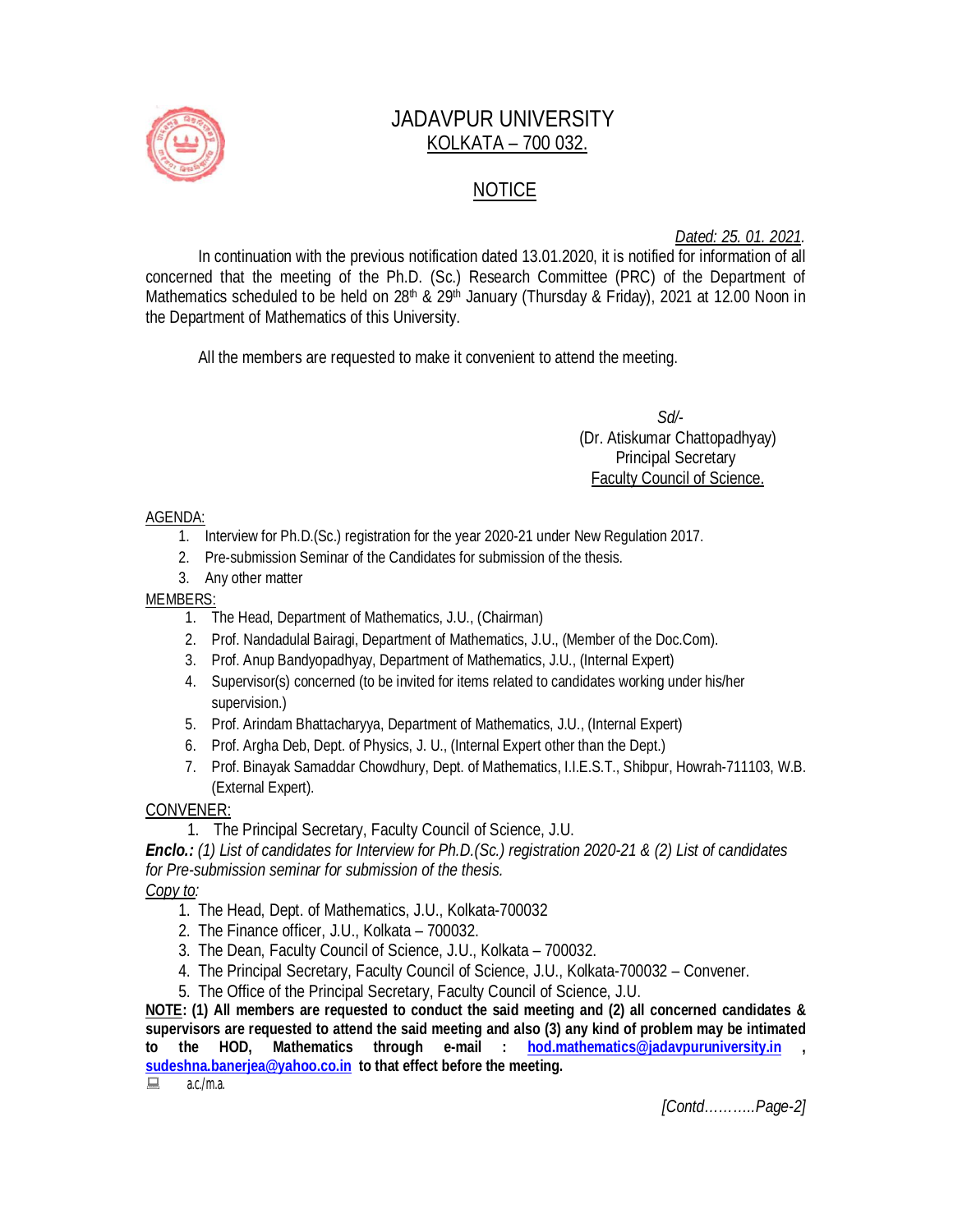*[Page-2]*

#### **(1) LIST OF CANDIDATES FOR INTERVIEW FOR PH.D.(SC.) REGISTRATION FOR THE YEAR 20-21 DEPARTMENT OF MATHEMATICS As per vacancy below**

|                               | <b>Department</b>                            | <b>Total</b>                 | וט ואושוואת הש<br>General   | <b>SC</b>                                                | <u><b>MATTLEMATTOS AS DCL VACATICY DCIOW</b></u><br><b>ST</b> | OBC-A                                    | OBC-B                  | <b>PD</b>                 |
|-------------------------------|----------------------------------------------|------------------------------|-----------------------------|----------------------------------------------------------|---------------------------------------------------------------|------------------------------------------|------------------------|---------------------------|
|                               | <b>Mathematics</b>                           | 13                           | $\overline{\mathbf{z}}$     | $\overline{3}$                                           | 1                                                             | 1                                        |                        | $\overline{\mathbf{1}^*}$ |
| <b>VENUE: DEPT. OF</b>        |                                              |                              | DATE: 29.01.2021            |                                                          | <b>TIME: 12-00 NOON</b>                                       |                                          |                        |                           |
| <b>MATHEMATICS</b>            |                                              |                              |                             |                                                          |                                                               |                                          |                        |                           |
| Name of the candidates<br>SI. |                                              | Name of the proposed         |                             | Reference no. and date                                   |                                                               | <b>Category</b>                          |                        |                           |
| No.                           |                                              |                              | supervisor                  |                                                          |                                                               |                                          |                        |                           |
| 1.                            |                                              | Smt. Payel Karmakar          |                             | Prof. Arindam                                            |                                                               | FS/Ph.D/Math./1/20-21                    |                        | OBC-B                     |
| [NET Qualified]               |                                              |                              |                             | Bhattacharyya, Dept. of                                  |                                                               | dt. 9.12.2020                            |                        |                           |
|                               |                                              |                              |                             | Mathematics, J.U.,                                       |                                                               |                                          |                        |                           |
|                               |                                              |                              |                             | Kolkata-700032                                           |                                                               |                                          |                        |                           |
| 2.                            |                                              | <b>Srl Suprakash Maity</b>   |                             | Prof. P. K. Kundu, Dept. of                              |                                                               | FS/Ph.D/Math./2/20-21                    |                        | General                   |
|                               | [NET Qualified]                              |                              |                             | Mathematics, J.U.,                                       |                                                               | dt. 11.12.2020                           |                        |                           |
|                               |                                              |                              |                             | Kolkata-700032                                           |                                                               |                                          |                        |                           |
| 3.                            |                                              | Sri Soumya Chakraborty       |                             | Prof. Subenoy                                            |                                                               |                                          | FS/Ph.D/Math./3/20-21  | General                   |
|                               |                                              | [NET/GATE Qualified]         |                             | Chakraborty, Dept. of                                    |                                                               | dt. 14.12.2020                           |                        |                           |
|                               |                                              |                              |                             | Mathematics, J.U.,                                       |                                                               |                                          |                        |                           |
|                               |                                              |                              |                             | Kolkata-700032                                           |                                                               |                                          |                        |                           |
| 4.                            | Sri Ayan Ghosh<br>[NET Qualified]            |                              |                             | Prof. Pratulananda Das,                                  |                                                               | FS/Ph.D/Math./4/20-21<br>dt. 14.12.2020  |                        | OBC-B                     |
|                               |                                              |                              |                             | Dept. of Mathematics, J.U.,<br>Kolkata-700032            |                                                               |                                          |                        |                           |
| 5.                            |                                              | <b>Sri Tusarkanti Biswas</b> |                             | Prof. Pratulananda Das,                                  |                                                               | FS/Ph.D/Math./5/20-21                    |                        | OBC-B                     |
|                               | [NET Qualified]                              |                              |                             | Dept. of Mathematics, J.U.,                              |                                                               | dt. 14.12.2020                           |                        |                           |
|                               |                                              |                              |                             | Kolkata-700032                                           |                                                               |                                          |                        |                           |
| 6.                            | <b>Smt. Brati Mondal</b>                     |                              |                             | Prof. Buddhadeb Sau,                                     |                                                               |                                          | FS/Ph.D/Math./6/20-21  | SC                        |
| [NET Qualified]               |                                              |                              | Dept. of Mathematics, J.U., |                                                          | dt. 14.12.2020                                                |                                          |                        |                           |
|                               |                                              |                              |                             | Kolkata-700032                                           |                                                               |                                          |                        |                           |
| 7.                            |                                              | <b>Sri Avisek Sharma</b>     |                             | Prof. Buddhadeb Sau,                                     |                                                               |                                          | FS/Ph.D/Math./7/20-21  | General                   |
|                               | [NET Qualified]                              |                              |                             | Dept. of Mathematics, J.U.,                              |                                                               | dt. 16.12.2020                           |                        |                           |
|                               |                                              |                              |                             | Kolkata-700032                                           |                                                               |                                          |                        |                           |
| 8.                            | Sri Nripendu Bera                            |                              |                             | Dr. Sukhendu Kar,                                        |                                                               |                                          | FS/Ph.D/Math./8/20-21  | OBC-B                     |
|                               | [NET Qualified]                              |                              |                             | Associate Professor, Dept.                               |                                                               | dt. 16.12.2020                           |                        |                           |
|                               |                                              |                              |                             | of Mathematics, J.U.,                                    |                                                               |                                          |                        |                           |
|                               |                                              |                              |                             | Kolkata-700032                                           |                                                               |                                          |                        |                           |
| 9.                            | Sri Debapriya Das                            |                              |                             | Dr. Sukhendu Kar,                                        |                                                               |                                          | FS/Ph.D/Math./9/20-21  | <b>SC</b>                 |
|                               | [NET Qualified]                              |                              |                             | Associate Professor, Dept.                               |                                                               | dt. 16.12.2020                           |                        |                           |
|                               |                                              |                              |                             | of Mathematics, J.U.,                                    |                                                               |                                          |                        |                           |
|                               |                                              |                              |                             | Kolkata-700032                                           |                                                               |                                          |                        |                           |
| 10.                           | Sri Suvendu Jana                             |                              |                             | Prof. Kallol Paul, Dept. of                              |                                                               |                                          | FS/Ph.D/Math./10/20-21 | General                   |
|                               | [NET Qualified]                              |                              |                             | Mathematics, J.U.,                                       |                                                               | dt. 16.12.2020                           |                        |                           |
|                               |                                              |                              | Kolkata-700032              |                                                          |                                                               |                                          |                        |                           |
| 11.                           | <b>Sri Amalendu Rana</b><br>[GATE Qualified] |                              |                             | Dr. Gopal Chandra Shit,                                  |                                                               |                                          | FS/Ph.D/Math./11/20-21 | <b>SC</b>                 |
|                               |                                              |                              |                             | Associate Professorl, Dept.<br>of Mathematics, J.U.,     |                                                               | dt. 16.12.2020                           |                        |                           |
|                               |                                              |                              |                             |                                                          |                                                               |                                          |                        |                           |
| 12.                           |                                              | <b>Sri Souvik Ghosh</b>      |                             | Kolkata-700032                                           |                                                               |                                          |                        | General                   |
|                               | [NET Qualified]                              |                              |                             | Prof. Kallol Paul, Dept. of<br>Mathematics, J.U., Kol-32 |                                                               | FS/Ph.D/Math./12/20-21<br>dt. 18.12.2020 |                        |                           |
|                               |                                              |                              |                             |                                                          |                                                               |                                          |                        |                           |

*[Contd------- Page-3]*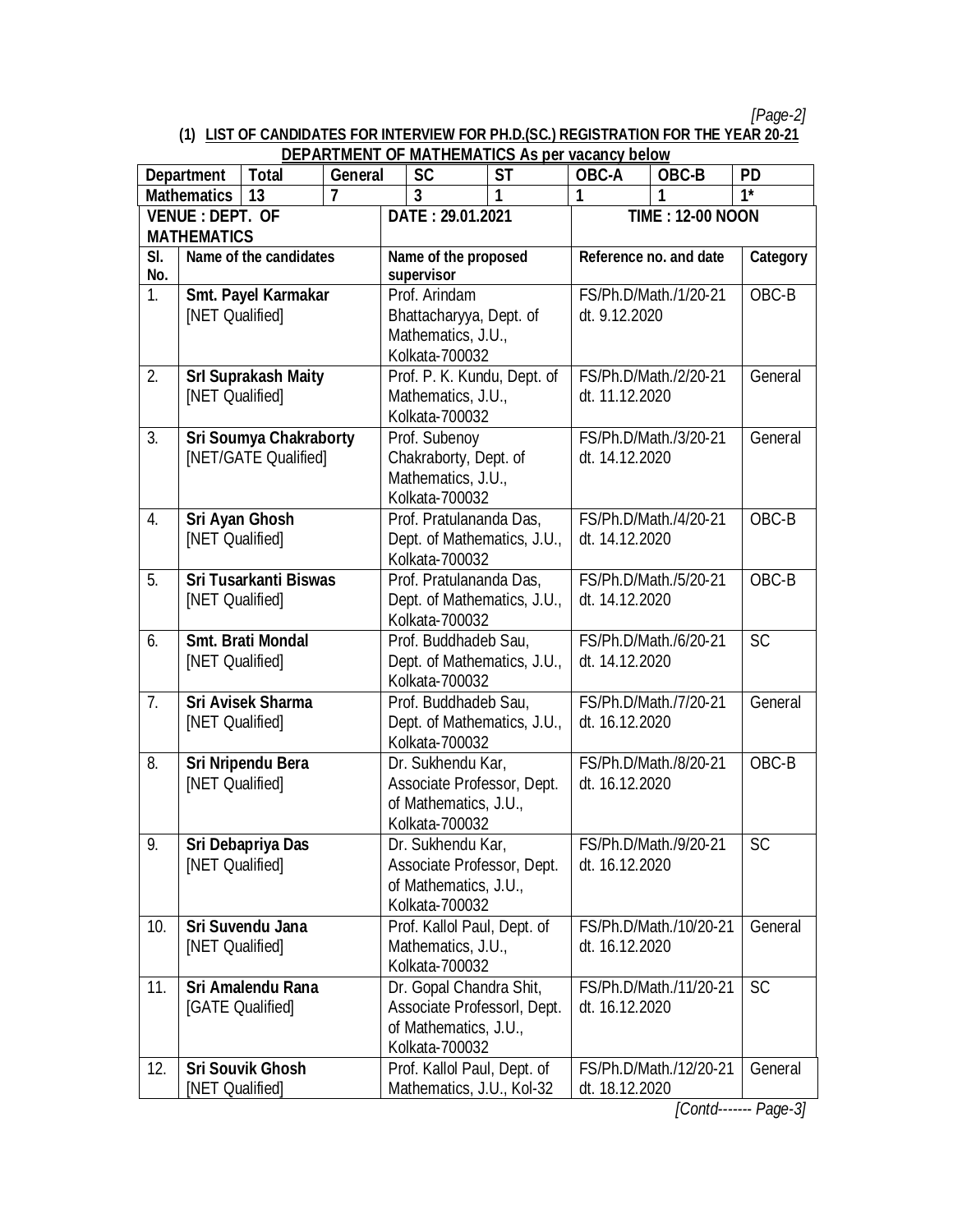| 13.             | <b>Smt. Shreya Banerjee</b>    | Prof. Sudeshna Banerjea,    | FS/Ph.D/Math./13/20-21 | General   |
|-----------------|--------------------------------|-----------------------------|------------------------|-----------|
|                 | [GATE Qualified]               | Dept. of Mathematics, J.U., | dt. 23.12.2020         |           |
|                 |                                | Kolkata-700032              |                        |           |
| 14.             | <b>Sri Siddhartha Banerjee</b> | Prof. Sujit Kumar Sardar,   | FS/Ph.D/Math./14/20-21 | General   |
|                 | [NET Qualified]                | Dept. of Mathematics, J.U., | dt. 28.12.2020         |           |
|                 |                                | Kolkata-700032              |                        |           |
| 15.             | Sri Krishnarjun Jana           | Prof. Pratulananda Das,     | FS/Ph.D/Math./15/20-21 | General   |
|                 | [NET Qualified]                | Dept. of Mathematics, J.U., | dt. 28.12.2020         |           |
|                 |                                | Kolkata-700032              |                        |           |
| 16              | Smt. Manami Bera               | Prof. Sukhendu Kar, Dept.   | FS/Ph.D/Math./16/20-21 | OBC-B     |
|                 | [NET/SET Qualified]            | of Mathematics, J.U.,       | dt. 04.01.2021         |           |
|                 |                                | Kolkata-700032              |                        |           |
| 17 <sub>1</sub> | <b>Sri Soumen Pradhan</b>      | Prof. Sukhendu Kar, Dept.   | FS/Ph.D/Math./17/20-21 | General   |
|                 | [NET Qualified]                | of Mathematics, J.U.,       | dt. 04.01.2021         |           |
|                 |                                | Kolkata-700032              |                        |           |
| 18.             | Smt. Shibani Sardar            | Prof. Nandadulal Bairagi,   | FS/Ph.D/Math./18/20-21 | <b>SC</b> |
|                 | [NET Qualified]                | Dept. of Mathematics, J.U., |                        |           |
|                 |                                | Kolkata-700032              |                        |           |
| 19.             | <b>Smt. Shweta Mishra</b>      | Prof. Prabir Kumar Kundu,   | FS/Ph.D/Math./1/20-21  | General   |
|                 | [WRET Qualified]               | Dept. of Mathematics, J.U., | dt. 04.01.2021         |           |
|                 |                                | Kolkata-700032              |                        |           |

#### **(2) LIST OF CANDIDATES FOR PRE-SUBMISSION SEMINAR FOR SUBMISSION OF THE THESES DEPARTMENT OF MATHEMATICS**

| <b>VENUE: DEPT. OF</b><br><b>MATHEMATICS</b> |                                                                                                | DATE: 28.01.2021                                                       |                                                                                                          | <b>TIME: 12-00 NOON</b> |                                                                     |  |  |  |  |
|----------------------------------------------|------------------------------------------------------------------------------------------------|------------------------------------------------------------------------|----------------------------------------------------------------------------------------------------------|-------------------------|---------------------------------------------------------------------|--|--|--|--|
| SI.<br>No.                                   | Name of the<br>candidates<br>[Index No]                                                        | Name of the<br>Supervisor/s                                            | <b>Proposed Title</b><br>of the Thesis                                                                   | Date of<br>Registration | Date of<br><b>Publication</b><br>of Course<br>Work<br><b>Result</b> |  |  |  |  |
| $\mathbf{1}$ .                               | Smt. Arpita Mal<br>[Index No.:<br>15/17/Maths./25]<br>Mob.:9434891666<br>arpitamalju@gmail.com | Prof. Kallol Paul,<br>Dept. of<br>Mathematics, J.U.,<br>Kolkata-700032 | "Role of<br>Birkhoff-james<br>orthogonality in<br>the study of the<br>geometry of<br>operator<br>spaces" | 27.04.2017              | 15.05.2018                                                          |  |  |  |  |
| 2.                                           | <b>Sri Sujay Biswas</b><br><b>[Index No.:</b><br>51/15/Maths./23]                              | Prof. Alaka Das,<br>Dept. of<br>Mathematics, J.U.,<br>Kolkata-700032   | "Some<br>Dynamical<br>Properties of an<br>Inhomogeneous<br><b>Coupled Map</b><br>Lattices"               | 27.04.2015              | 04.04.2016                                                          |  |  |  |  |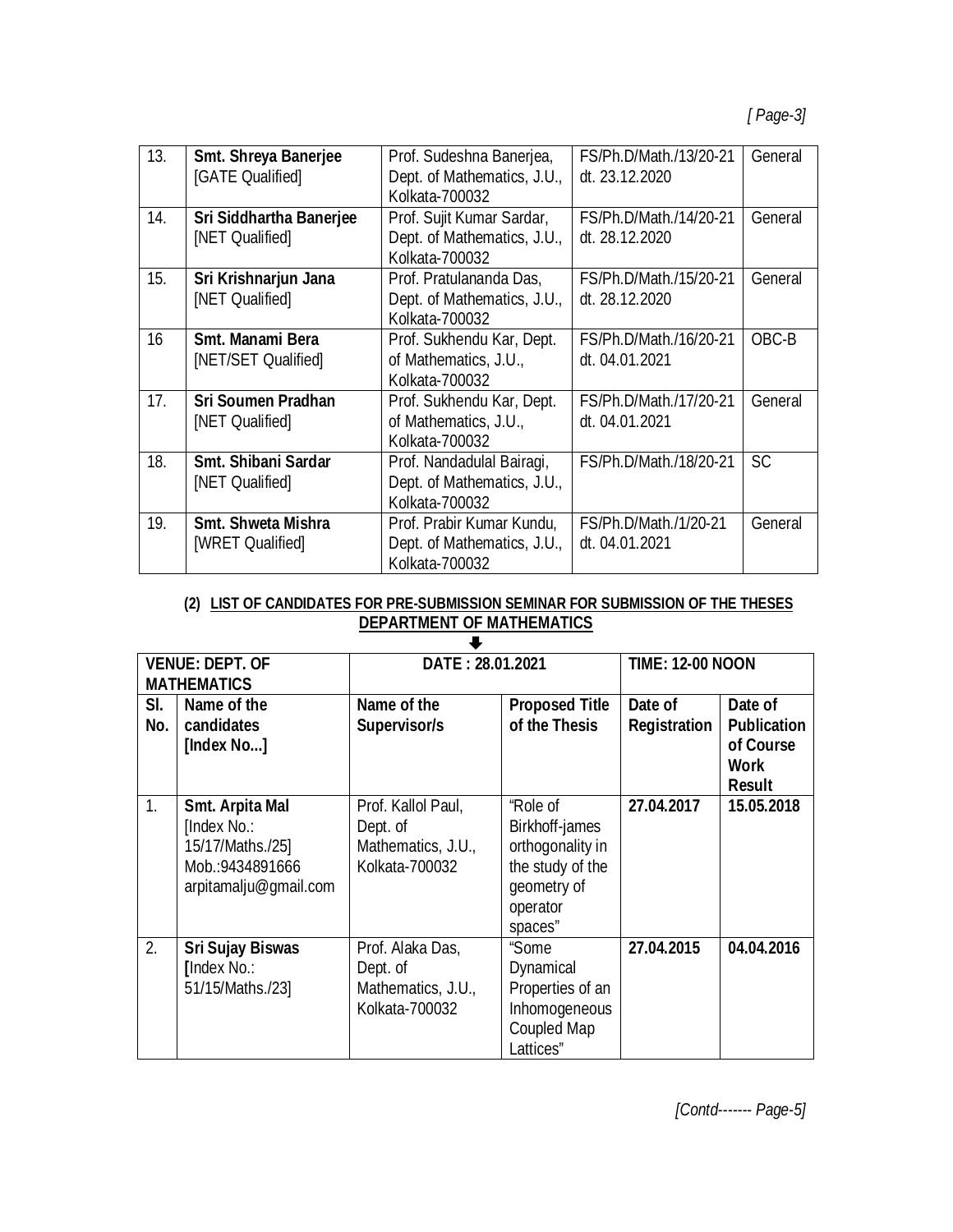| 3.               | Sri Subrata Maiti            | Prof. Gopal            | "Mechanics of        | 13.10.2015 | 15.05.2018 |
|------------------|------------------------------|------------------------|----------------------|------------|------------|
|                  | [Index No.:                  | Chandra Shit,          | arterial blood       |            |            |
|                  | 191/15/Maths./24]            | Dept. of               | flow and heat        |            |            |
|                  | Mob:-9775542942              | Mathematics, J.U.,     | transfer in living   |            |            |
|                  |                              | Kolkata-700032         | tissues"             |            |            |
| $\overline{4}$ . | <b>Smt. Piu Ghosh</b>        | Prof. Pinaki Roy,      | "Exact solutions     | 26.04.2016 | 04.05.2017 |
|                  | [Index No.:                  | PAMU, Indian           | of some              |            |            |
|                  | 64/16/Maths./24]             | Statistical Institute, | problems in          |            |            |
|                  | Mob:- 8910799987             | 203, B. T. Road,       | relativistic         |            |            |
|                  | ghoshpiu131@gmail.com        | Kolkata-700108         | quantum              |            |            |
|                  |                              |                        | mechanics"           |            |            |
| 5.               | <b>Smt. Hiya Mondal</b>      | Prof. Alaka Das,       | "Modeling            | 03.08.2015 | 04.05.2017 |
|                  | [Index No.:                  |                        | Instabilities in     |            |            |
|                  |                              | Dept. of               |                      |            |            |
|                  | 123/15/Maths./24]            | Mathematics, J.U.,     | Thermal              |            |            |
|                  |                              | Kolkata-700032         | Convection"          |            |            |
|                  |                              | and Dr. Krishna        |                      |            |            |
|                  |                              | Kumar, Dept. of        |                      |            |            |
|                  |                              | Physics, I.I.T.        |                      |            |            |
|                  |                              | Kharagpur,             |                      |            |            |
|                  |                              | Kharagpur-721302       |                      |            |            |
| 6.               | <b>Monsur Rahaman</b>        | Prof. Farook           | "Some                | 30.06.2017 | 26.04.2019 |
|                  | [Index No.:                  | Rahaman, Dept. of      | theoretical          |            |            |
|                  | 59/17/Maths./25]             | Mathematics, J.U.,     | aspects of           |            |            |
|                  |                              | Kolkata-700032         | <b>Compact Stars</b> |            |            |
|                  |                              |                        | and Wormhole"        |            |            |
| 7 <sub>1</sub>   | <b>Smt. Monalisa Masanta</b> | Prof. Bibhas C.        | "Modeling and        | 29.06.2016 | 04.05.2017 |
|                  | [Index No.:                  | Giri, Dept. of         | analysis of          |            |            |
|                  | 119/16/Maths./24]            | Mathematics, J.U.,     | closed-loop          |            |            |
|                  | Mob: 9046748514              | Kolkata-700032         | supply chains        |            |            |
|                  |                              |                        | under learning       |            |            |
|                  |                              |                        | and forgetting"      |            |            |
| 8.               | <b>Sri Ranendu Adhikary</b>  | Prof. Buddhadeb        | "Visibility Issues   | 04.11.2016 | 15.05.2018 |
|                  | [Index No.:                  | Sau, Dept. of          | In Asynchronous      |            |            |
|                  | 175/16/Maths./25]            | Mathematics, J.U.,     | Robot Swarm"         |            |            |
|                  | Mob:- 8240378911             | Kolkata-700032         |                      |            |            |
|                  | ronjumath@gmail.com          |                        |                      |            |            |
| 9.               | <b>Sri Amit Sarkar</b>       | Prof. Prabir Kumar     | "SOME                | 18.04.2016 | 04.05.2017 |
|                  | [Index No.:                  | Kundu, Dept. of        | <b>ASPECTS ON</b>    |            |            |
|                  | 44/16/Maths./24].            | Mathematics, J.U.,     | <b>BOUNDRY</b>       |            |            |
|                  | Mob:- 9477122969             | Kolkata-700032         | <b>LAYER FLOW</b>    |            |            |
|                  | amitformath@qmail.com        | and Dr. Kalidas        | 0F                   |            |            |
|                  |                              | Das, Associate         | <b>ELECTRICALLY</b>  |            |            |
|                  |                              | Professor,             | <b>CONDUCTING</b>    |            |            |
|                  |                              | Krishnagar Govt.       | NANOFLUID"           |            |            |
|                  |                              | College,               |                      |            |            |
|                  |                              | Krishnagar, West       |                      |            |            |
|                  |                              |                        |                      |            |            |
|                  |                              | Bengal-741101.         |                      |            |            |

*[Contd------- Page-6]*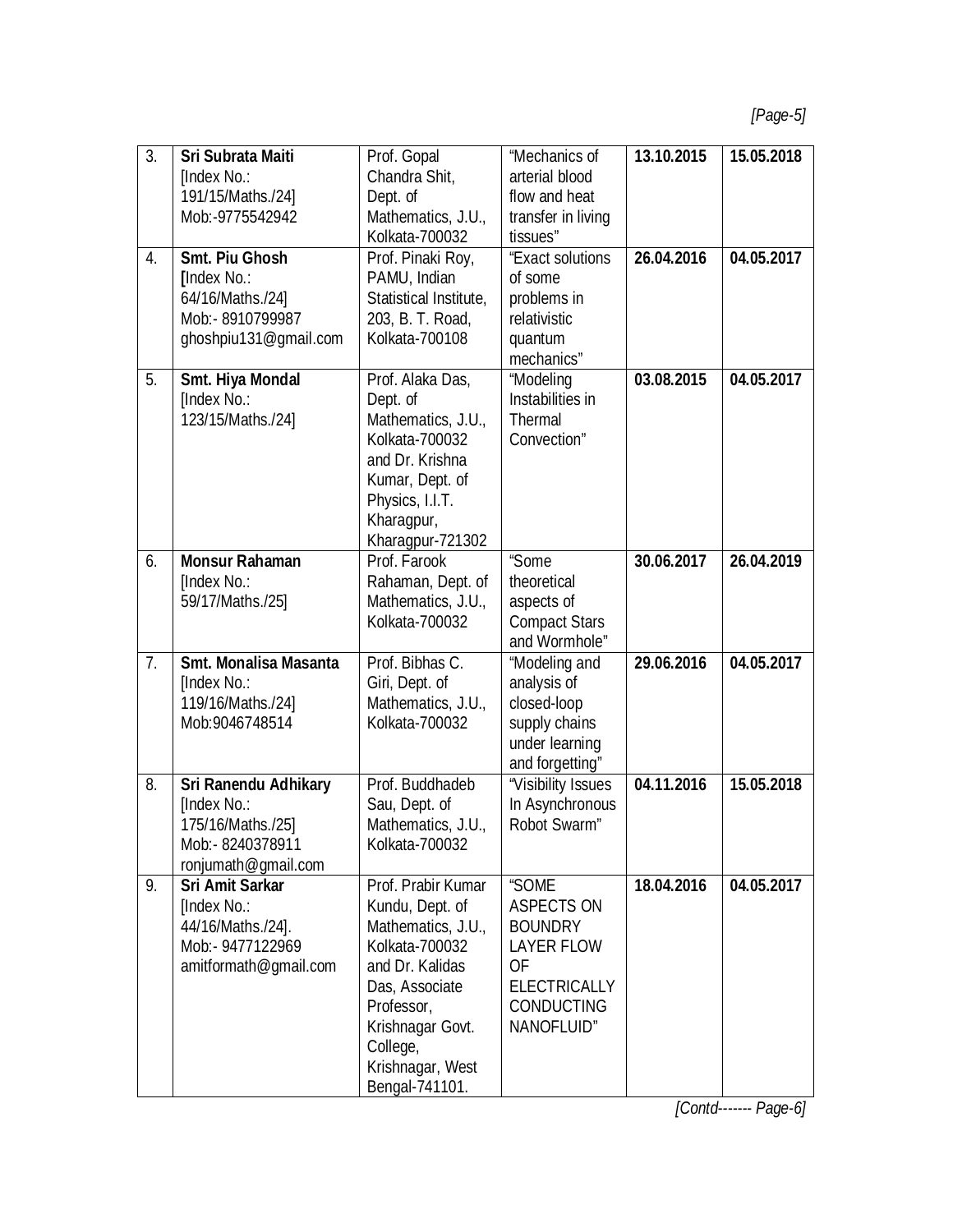| 10. | <b>Sri Shib Sankar Giri</b>                                                                  | Prof. Prabir                                  | "A Syudy capturing the |                         | 26.04.2017 | 15.05.2018 |
|-----|----------------------------------------------------------------------------------------------|-----------------------------------------------|------------------------|-------------------------|------------|------------|
|     | [Index No.: 11/17/Maths./25]                                                                 | Kumar Kundu,                                  | Features of            |                         |            |            |
|     | Mob:- 9830740320                                                                             | Dept. of                                      | Magnetohydrodynamic    |                         |            |            |
|     | shibsankar.math@gmail.com                                                                    | Mathematics,                                  | Nanofluid Flow"        |                         |            |            |
|     |                                                                                              | J.U., Kolkata-                                |                        |                         |            |            |
|     |                                                                                              | 700032 and Dr.                                |                        |                         |            |            |
|     |                                                                                              | Kalidas Das,                                  |                        |                         |            |            |
|     |                                                                                              | Associate                                     |                        |                         |            |            |
|     |                                                                                              | Professor,                                    |                        |                         |            |            |
|     |                                                                                              | Krishnagar Govt.                              |                        |                         |            |            |
|     |                                                                                              | College,                                      |                        |                         |            |            |
|     |                                                                                              | Krishnagar,                                   |                        |                         |            |            |
|     |                                                                                              | West Bengal-                                  |                        |                         |            |            |
|     |                                                                                              | 741101.                                       |                        |                         |            |            |
| 11. | <b>Smt. Arpita Dey</b>                                                                       | Prof. Buddhadeb Sau,                          |                        | "Target Tracking        | 27.05.2014 | 19.01.2016 |
|     | [Index No.:                                                                                  |                                               |                        | and Reliable Path       |            |            |
|     | 111/14/Maths./231                                                                            | Dept. of Mathematics,<br>J.U., Kolkata-700032 |                        | <b>Following Using</b>  |            |            |
|     |                                                                                              |                                               |                        | Modern                  |            |            |
|     | Mob:- 9477666728                                                                             |                                               |                        |                         |            |            |
|     | arpitadey.maths@gmail.com                                                                    |                                               |                        | Technology"             |            |            |
| 12. | <b>Merry Sultana</b>                                                                         | Prof. Sujit Kumar                             |                        | "Derivation in          | 08.04.2015 | 12.03.2015 |
|     | [Index No.: 82/14/Maths./23]                                                                 | Sardar, Dept. of                              |                        | ternary semiring        |            |            |
|     | Mob:- 8918574452                                                                             | Mathematics, J.U.,                            |                        | and ordered             |            |            |
|     | E-mail:                                                                                      | Kolkata-700032                                |                        | ternary semiring"       |            |            |
|     | merrysultana@gmail.com                                                                       |                                               |                        |                         |            |            |
| A   | NOTE: It may kindly be noted that the following candidates have registered under New         |                                               |                        |                         |            |            |
|     | Regulation 2017. Hence, their Pre-submission seminar should be processed through RAC, if the |                                               |                        |                         |            |            |
|     | RAC approved their Pre-submission seminar for submission of the theses then their cases may  |                                               |                        |                         |            |            |
|     | be noted in the PRC which may be processed accordingly as per rules.                         |                                               |                        |                         |            |            |
| 13. | Smt. Piyali Kundu                                                                            | Prof. Sudeshna                                |                        | "Mathematical           | 12.02.2018 | 26.04.2019 |
|     | [Index No.: 40/18/Maths./25]                                                                 | Banerjea, Head, Dept.                         |                        | Study of Some           |            |            |
|     | Mob.: 9062886075                                                                             | of Mathematics, J.U.,                         |                        | Generation              |            |            |
|     | kundupiyali92@gmail.com                                                                      | Kolkata-700032                                |                        | Problems of             |            |            |
|     |                                                                                              |                                               |                        | Water Waves"            |            |            |
| 14. | Sri Aniket Bhanja                                                                            | Prof. Kallol Paul, Dept.                      |                        | <b>"INEQUALITIES</b>    | 23.02.2018 | 26.04.2019 |
|     | [Index No.: 84/18/Maths./25]                                                                 | of Mathematics, J.U.,                         |                        | <b>RELETED TO</b>       |            |            |
|     | Mob.: 91-7063000289                                                                          | Kolkata-700032                                |                        | DAVIS-                  |            |            |
|     | aniketbhanja219@gmail.com                                                                    |                                               |                        | <b>WIELANDT</b>         |            |            |
|     |                                                                                              |                                               |                        | <b>RADIUS AND</b>       |            |            |
|     |                                                                                              |                                               |                        | $((E, \beta)$ - NORM OF |            |            |
|     |                                                                                              |                                               |                        | A BOUNDED               |            |            |
|     |                                                                                              |                                               |                        | <b>LINEAR</b>           |            |            |
|     |                                                                                              |                                               |                        | OPERATOR"               |            |            |